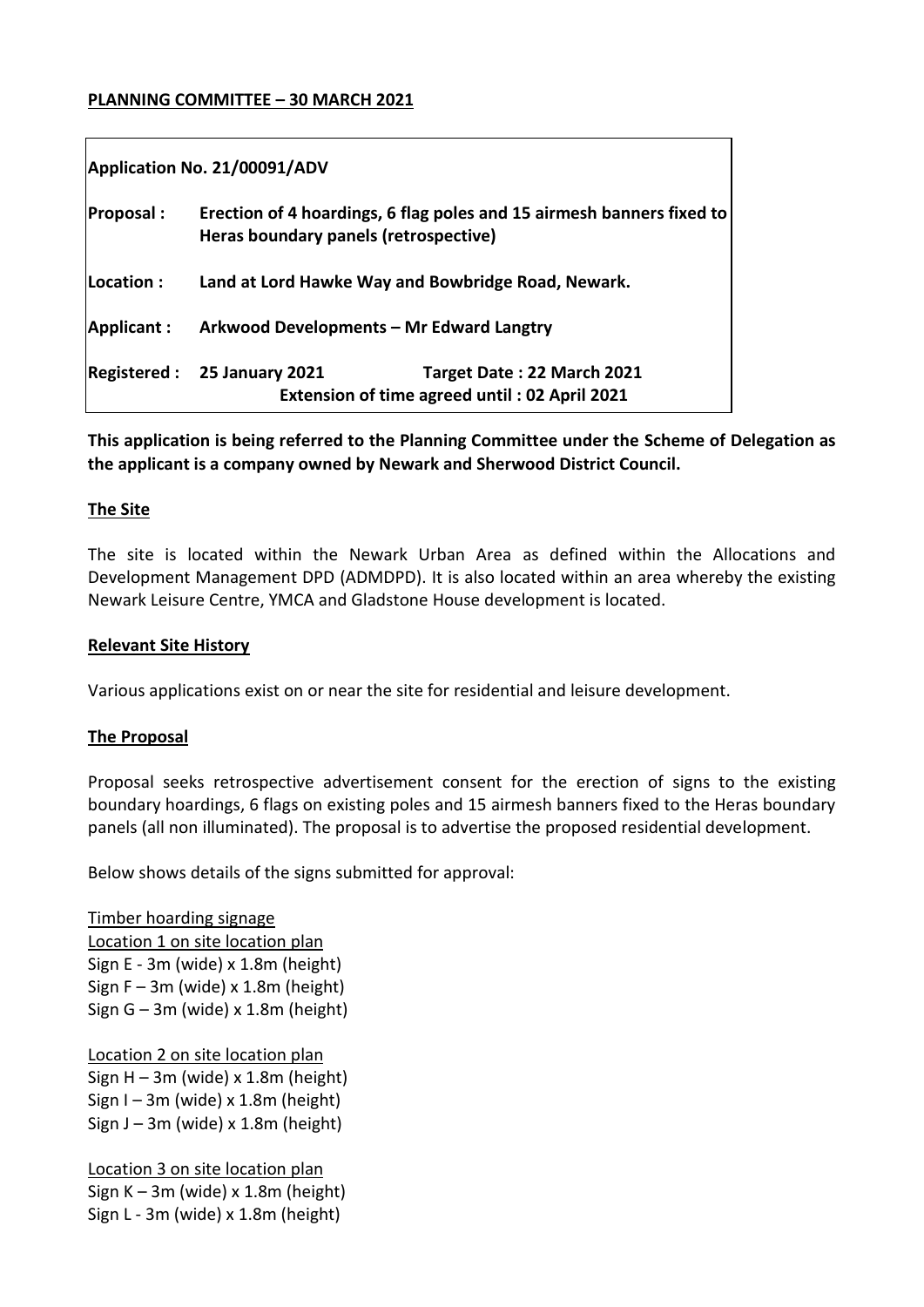Sign  $M - 3m$  (wide) x 1.8m (height) Sign  $O - 3m$  (wide) x 1.8m (height) Sign  $P - 3m$  (wide) x 1.8m (height) Sign  $Q - 3m$  (wide) x 1.8m (height)

Location 4 on site location plan Sign  $R - 3m$  (wide) x 1.8m (height) Sign  $S - 3m$  (wide) x 1.8m (height) Sign  $T - 3m$  (wide) x 1.8m (height) Sign  $U - 3m$  (wide) x 1.8m (height) Sign  $V - 3m$  (wide) x 1.8m (height)

*Material is a rigid diabond 3mm laminated vinyl, secured to the existing timber hoarding.* 

Flag

Location 5 on site location plan Sign A - 2m (height) x 1m (width) *Affixed to existing 6m white aluminium flag poles. The base of the flag will be 4m off the ground. 6 flags in total.*

Heras fencing sign Location 6 on site location plan Sign B - 3.2m (wide) x 1.8m (height) *15 panels to be covered in a mesh material tied back to the existing Heras fencing.*

### **List of plans/documents considered**

The following plans are being considered: Proposed site layout; Signage plans for A, B, E, F, G, H, I, J, K, L, M, O, P, Q, R, S, T, U, V

### **Departure/Public Advertisement Procedure**

72 neighbouring occupiers have been consulted on the application.

### **Planning Policy Framework**

### **The Development Plan**

*Newark and Sherwood Amended Core Strategy DPD (2019) (ACS)* Spatial Policy 7: Sustainable Transport Core Policy 9: Sustainable Design NAP1: Newark Urban Area

*NSDC Allocations and Development Management DPD (July 2013) (ADMDPD)* Policy DM5: Design

### **Material considerations**

National Planning Policy Framework 2019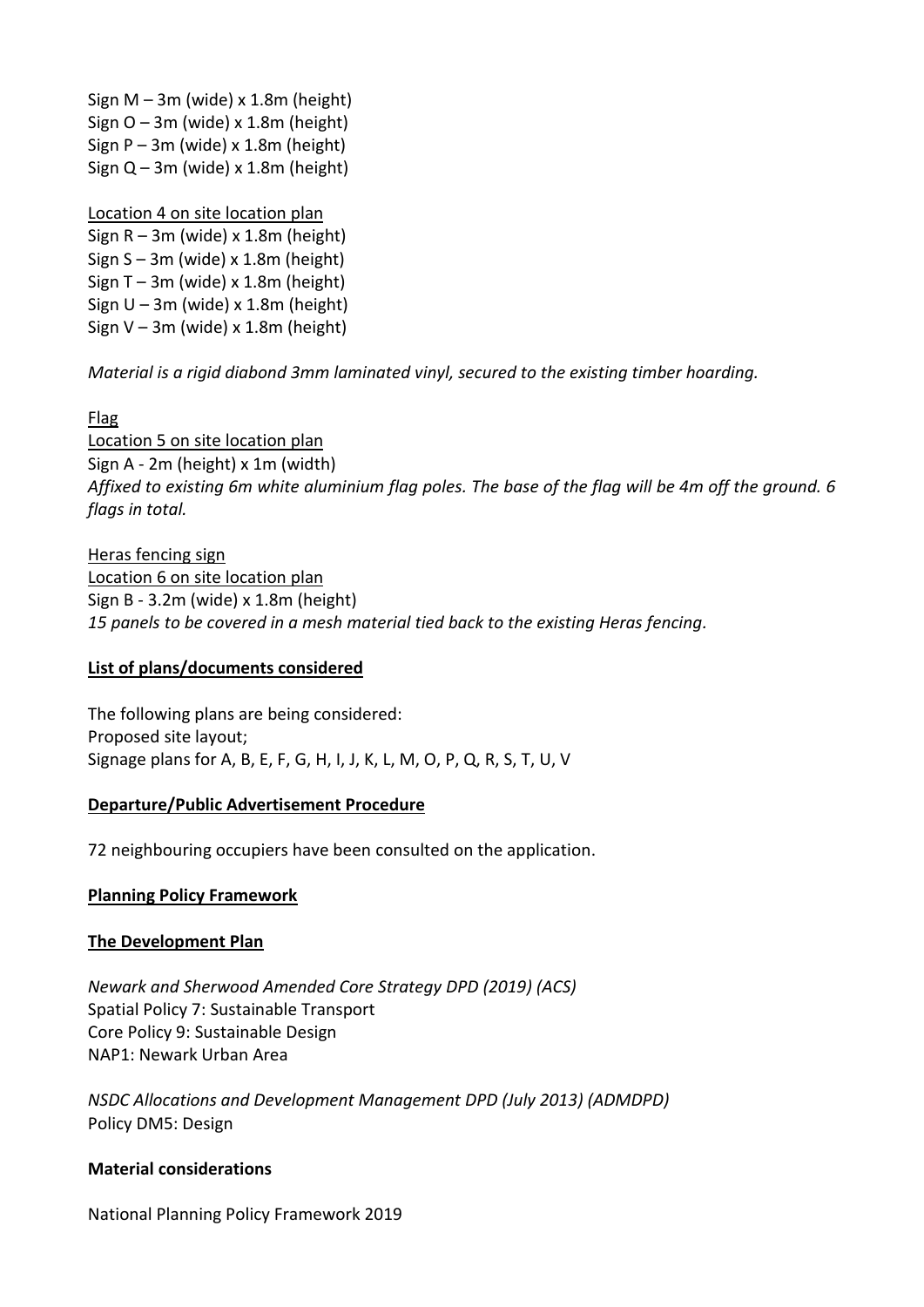## Planning Practice Guidance 2014

Shopfronts and Advertisements Design Guide Supplementary Planning Document 2014 The Town and Country Planning (Control of Advertisements) (England) Regulations 2007

## **Consultations**

## **Newark Town Council** – No objection.

**Nottinghamshire County Council Highways** - The hoarding advertisement is proposed to be erected and displayed along both Bowbridge Road, which is highway maintained at public expense, and Lord Hawke Way, which is presently a private road. The Highway Authority has no objections to the proposal subject to a condition requiring no part of any sign projects over the public highway.

*No letters of representation have been received from local residents/interested parties.*

## **Comments from the Business Manager**

## *Principle of Development*

In line with The Town and Country Planning (Control of Advertisements) (England) Regulations 2007 and paragraph 132 of the NPPF it is considered that the main issues in determining this application for advertisement consent to be related to amenity and public safety, taking account of cumulative impacts. The intentions of national policy are mirrored by Policy DM5 of the Allocations and Development Management DPD. Additionally, the NSDC Shopfronts and Advertisements Design Guide SPD provides guidance on acceptable design.

### *Impact upon Amenity*

It is understood that the term 'amenity' to mean the effect on visual and aural amenity in the immediate neighbourhood of an advertisement or site for the display of advertisements, where residents or passers-by will be aware of the advertisement. (PPG Paragraph: 079 Reference ID: 18b-079-20140306)

The justification text for Policy DM5 of the ADMDPD states that the impacts of advertisements in terms of visual amenity will be assessed by reference to criterion 4: Local Distinctiveness. Broadly this element of the policy seeks to ensure that new development reflects the character of the locality in terms of its scale, form and design.

Core Policy 9 of the Core Strategy and Policy DM5 of the Allocations and Development Management DPD relate to visual amenity by seeking to ensure the character and appearance of the surrounding area is preserved.

In assessing amenity the LPA should always consider the local characteristics and whether it is in scale and in keeping with the surrounding features. The plans submitted show the signage for the duration of the construction of the residential site. The signs are non illuminated and not located within a sensitive area. The area is currently being developed through a combination of leisure and residential development.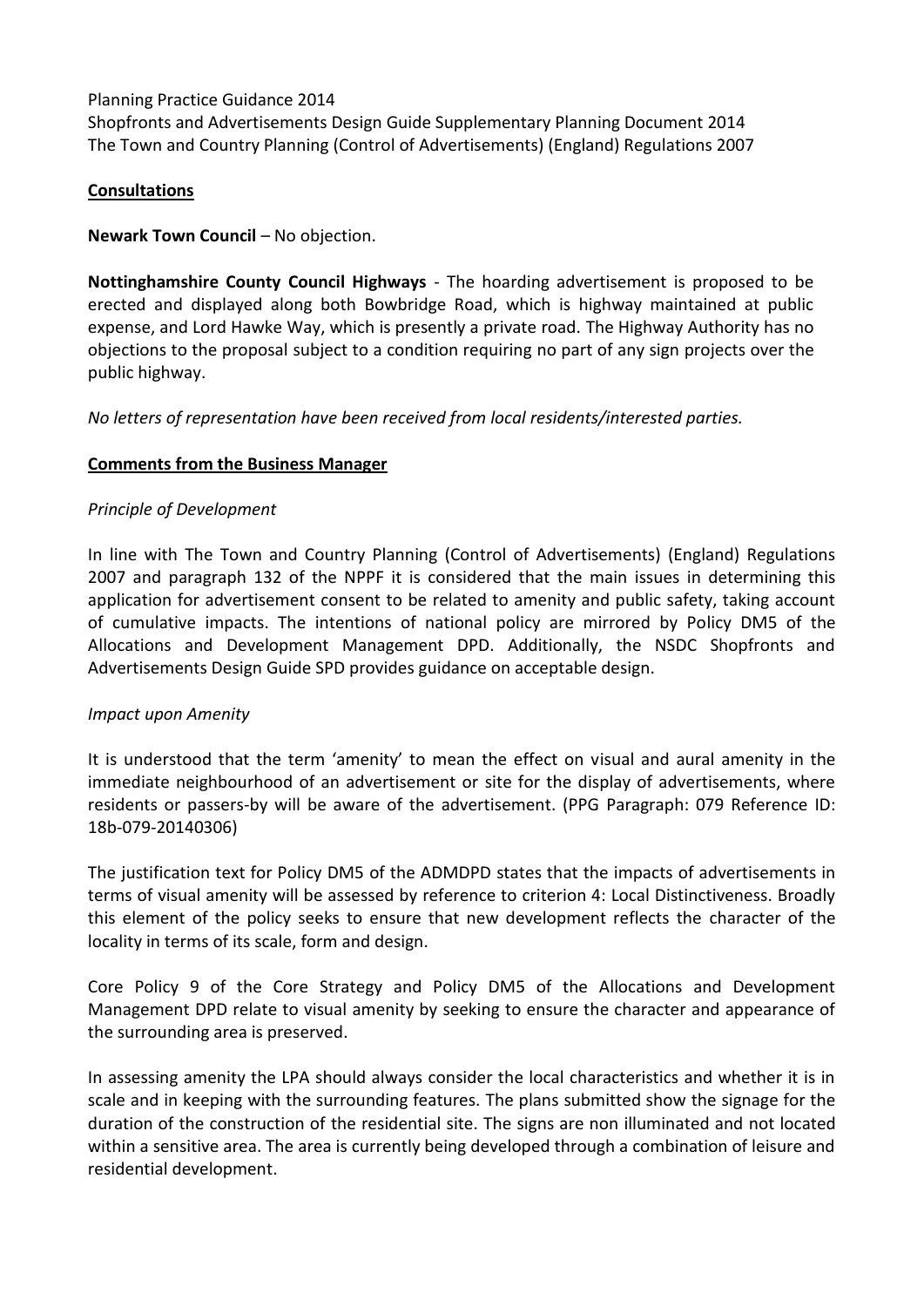Therefore taking in to account the general character of the area and the cumulative impact of the signs, it is not considered that they would be harmful to public amenity. The proposal therefore would accord with Part 12 of the NPPF and the Council's Development Plan Documents.

# *Impact upon Public Safety*

The PPG advises that at points where drivers need to take more care are more likely to attract public safety. Paragraph: 067 Reference ID: 18b-067-20140306

Policy DM5 of the ADMDPD states that the assessment of advertisement applications in terms of public safety will normally be related to the impact on highway safety. NCC Highways have commented on the application to state they have no objections to the proposal subject to the imposition of a condition. This condition relates to the hoarding signs, which should be on private land, with no projection over the highway from the signage. As the hoarding and signs are already in situ, it is not considered that this condition is relevant as it can be seen that the hoarding and signage is within private land. Therefore should Members resolve to approve the application, this condition is not deemed to meet the tests for reasonableness for imposition.

It is not considered that these signs, would result in a distraction to road users. Therefore it is considered that the safety of the public would not be compromised as a result of the signs.

# *Conclusion*

On the basis of the assessment above, that the proposal complies with Core Policy 9 of the Core Strategy, Policy DM5 of the DPD, and paragraph 132 of the NPPF in terms of public safety and amenity and is in line with the national advertisement regulations.

Therefore, in considering all the material considerations of this case, a recommendation of approval to Members is proposed.

# **Recommendation**

# **That advertisement consent is approved subject to the following conditions;**

01

This consent shall expire at the end of a period of 5 years from the date of this consent.

Reason: To comply with the provisions of the Town and Country Planning (Control of Advertisements) (England) Regulations 2007.

02

The advertisements hereby permitted shall not be displayed except in complete accordance with the following plan references;

Application Form for consent to display an advertisement received 02 February 2021; Proposed site layout;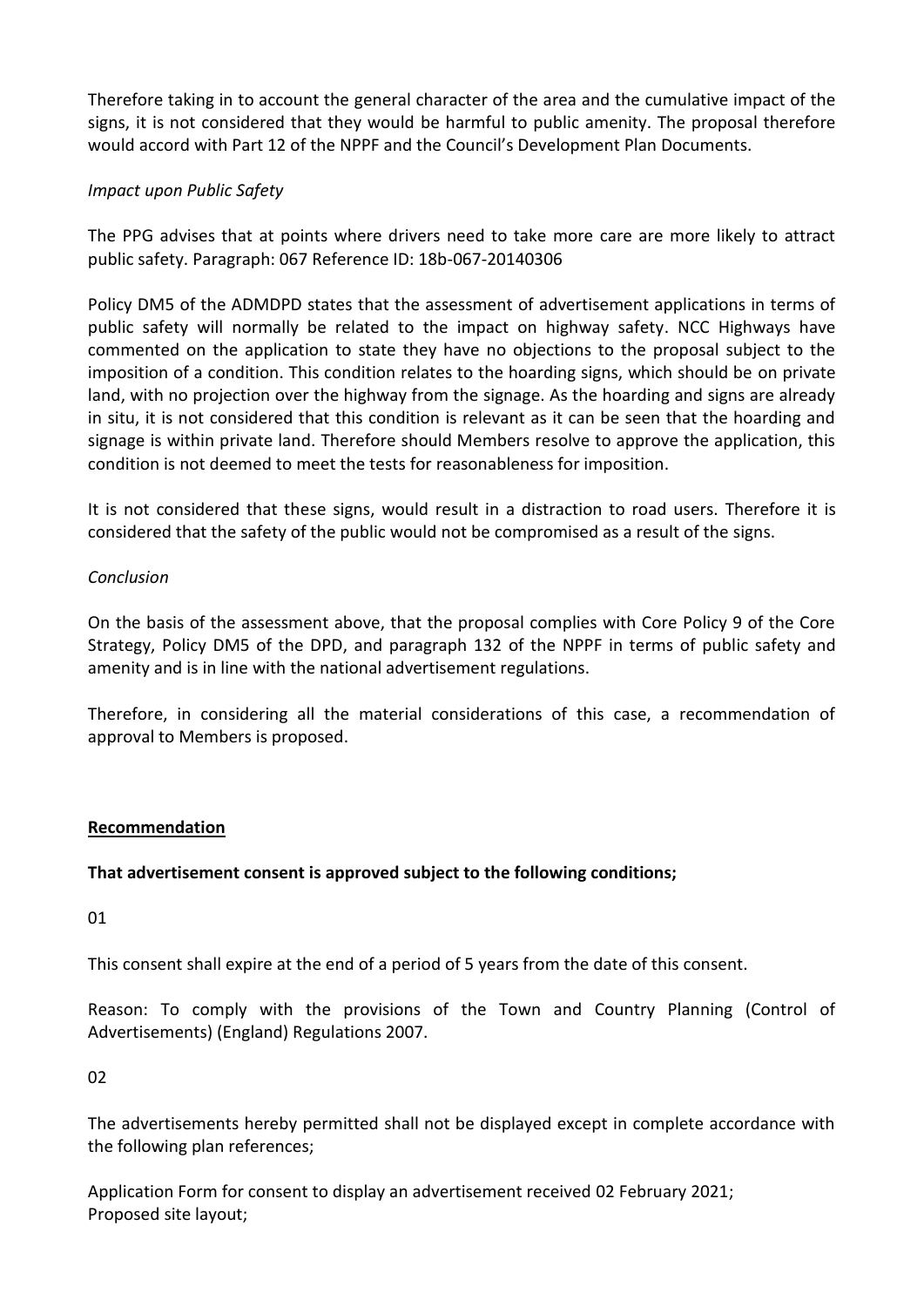Signage plans for A, B, E, F, G, H, I, J, K, L, M, O, P, Q, R, S, T, U, V

Reason: So as to define this consent.

03

No advertisement is to be displayed without the permission of the owner of the site or any other person with an interest in the site entitled to grant permission.

Reason: To comply with the provisions of the Town and Country Planning (Control of Advertisement Regulations) 2007.

 $04$ 

No advertisement shall be sited or displayed so as to:

(a) endanger persons using the highway.

(b) obscure, or hinder the ready interpretation of, any traffic sign; or

(c) hinder the operation of any device used for the purpose of security or surveillance or for measuring the speed of any vehicle.

Reason: To comply with the provisions of the Town and Country Planning (Control of Advertisement Regulations) 2007.

05

Any advertisement displayed, and any site used for the display of advertisements, shall be maintained in a condition that does not impair the visual amenity of the site.

Reason: To comply with the provisions of the Town and Country Planning (Control of Advertisement Regulations) 2007.

06

Any structure or hoarding erected or used principally for the purpose of displaying advertisements, shall be maintained in a condition that does not endanger the public.

Reason: To comply with the provisions of the Town and Country Planning (Control of Advertisement Regulations) 2007.

07

Where an advertisement under these regulations is to be removed, the site shall be left in a condition that does not endanger the public or impair visual amenity.

Reason: To comply with the provisions of the Town and Country Planning (Control of Advertisement Regulations) 2007.

### **Note to applicant**